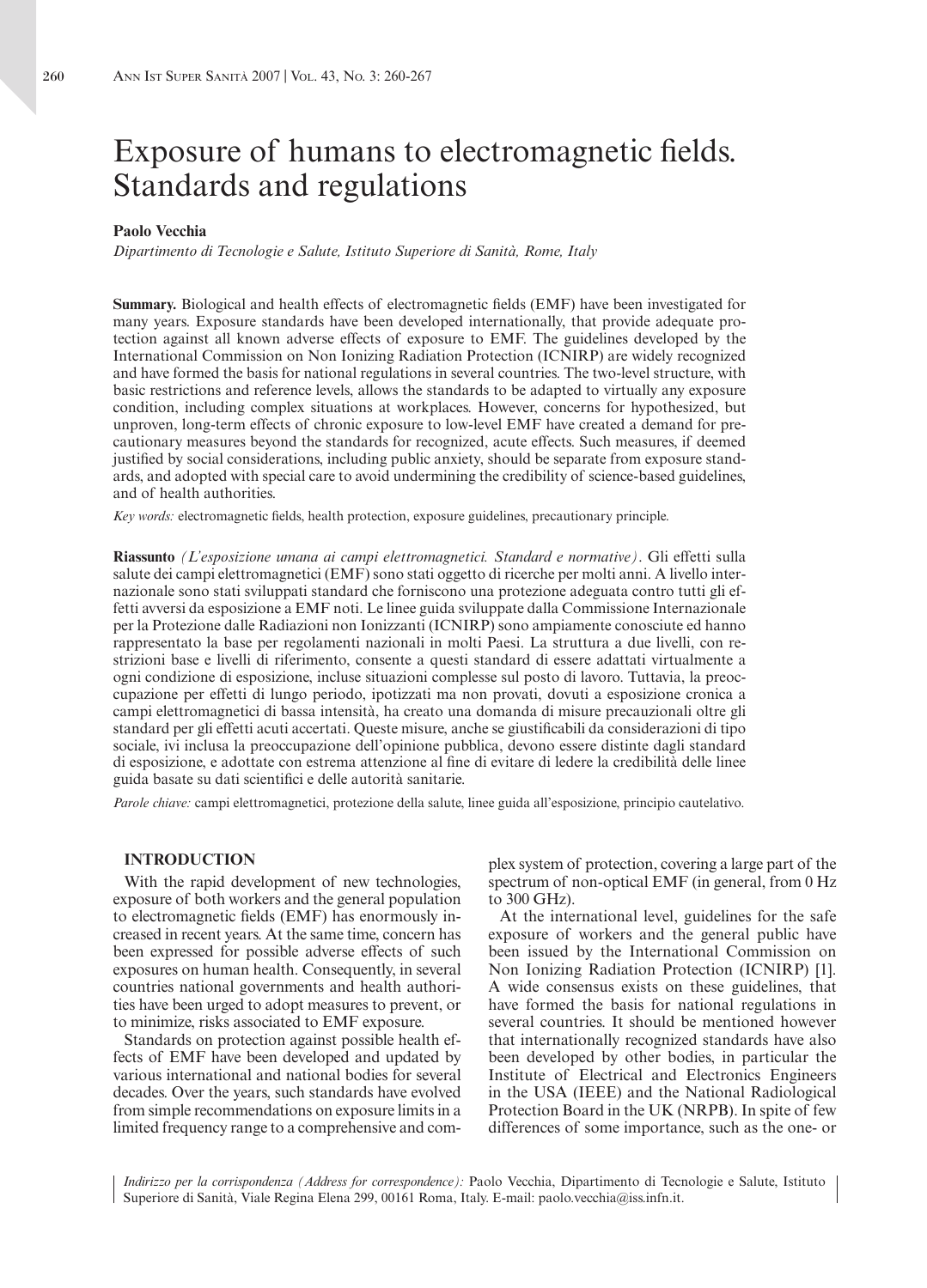A common, basic feature is that all the above standards are firmly based on established science, and aim at protecting against all – and only – the adverse effects that have been clearly indicated by qualified research.

In recent years, however, a culture of precaution has progressively emerged, in all fields of environmental and health protection. Consequently, the demand has increased for policies that go beyond the prevention of established effects, taking in some consideration also partial or preliminary research findings, and health risks not definitely established. This has led to a broader perspective of health protection, in which other factors than scientific findings are taken into consideration, such as socioeconomic implications.

Different systems of protections have been developed, that may be alternative or complementary to one another. Prior to a discussion of the recommendations issued by ICNIRP for the specific case of EMF, a short discussion of these systems is appropriate. More details can be found in a paper that describes the general approach of ICNIRP to the development of exposure guidelines [2].

#### **THE SYSTEMS OF PROTECTION**

Different systems of protection are generally adopted for different situations, depending on the nature of the effects and the quality of scientific data. A schematic distinction can be made between:

- *health threshold based systems*, that are adequate when biological effects that might lead to health detriment have been established, and thresholds for such effects have been identified. The protection of physical health is provided through exposure limits (or dose limits, depending on the nature of the agent), in order to assure that exposures are below the thresholds. Such approach allows, in principle, the total prevention of the identified adverse effects;
- *optimization systems*, that may be appropriate in face of a known and accepted hazard, for which a threshold cannot be determined. This is typical of established effects that are stochastic in nature. The knowledge of the hazard includes the identification of a monotonic dose-response relationship, with health risk reducing to zero at zero exposure. Rather than preventing adverse effects, such systems aim at defining – in an objective way – the most acceptable level of risk, *i.e.* the best balance of costs and benefits of measures adopted to reduce the health detriment. A well-known example is the ALARA (as low as reasonably achievable) principle adopted in the area of ionizing radiation;

ance of the precautionary principle. While the two latter systems require economical, social and political considerations to be taken into account, all the three must be based on solid and reliable scientific data. The starting point for the selection, the development, and the implementation of any protection system is therefore an in-depth analysis of the literature, and a scientific assessment of health risks.

## **SCIENTIFIC ASSESSMENT OF HEALTH EFFECTS**

In the evaluation of biological and health effects carried out by ICNIRP, three steps can schematically be identified [2]:

- initially, each study is evaluated in terms of its relevance for the effect being considered, and the quality of methods used. Different weights may be assigned to the studies, depending on the extent to which they meet quality criteria regarding *e.g.,* the experimental techniques used, the assessment of exposure, the control of experimental conditions, possible biases and confounders, the replicability of the experiments and the reproducibility of the results;
- as a second step, all information relevant for each effect is evaluated. This review is normally carried out separately for epidemiological investigations, human laboratory tests, animal studies, and *in vitro* research;
- finally, the outcomes of the above steps are combined in an overall evaluation, taking the consistency of data in proper consideration. ICNIRP recognizes that this process involves some judgements; however, collective participation minimizes bias due to personal attitudes.

Such process of scientific review is at the same time comprehensive and selective. While the totality of science – and not just the most recent research – is taken into consideration, only papers that meet commonly accepted quality standards are retained. Publication in peer reviewed journals is the basic criterion, but further selection may be operated based on crucial aspects such as the quality of the exposure assessment.

In this analysis, a fundamental distinction is made between *biological effects* and *health effects*. EMF exposure may in fact result in different biological responses, with different consequences. Some biological effects have no known consequences, either adverse or beneficial, others may result in diseases, and other still have beneficial health consequences.

When the overall evaluation allows the identification of an effect that is causally related to the exposure, the effect becomes *established*. Leading criteria in the identification of effects are the reproducibility of findings, and the consistency across studies of dif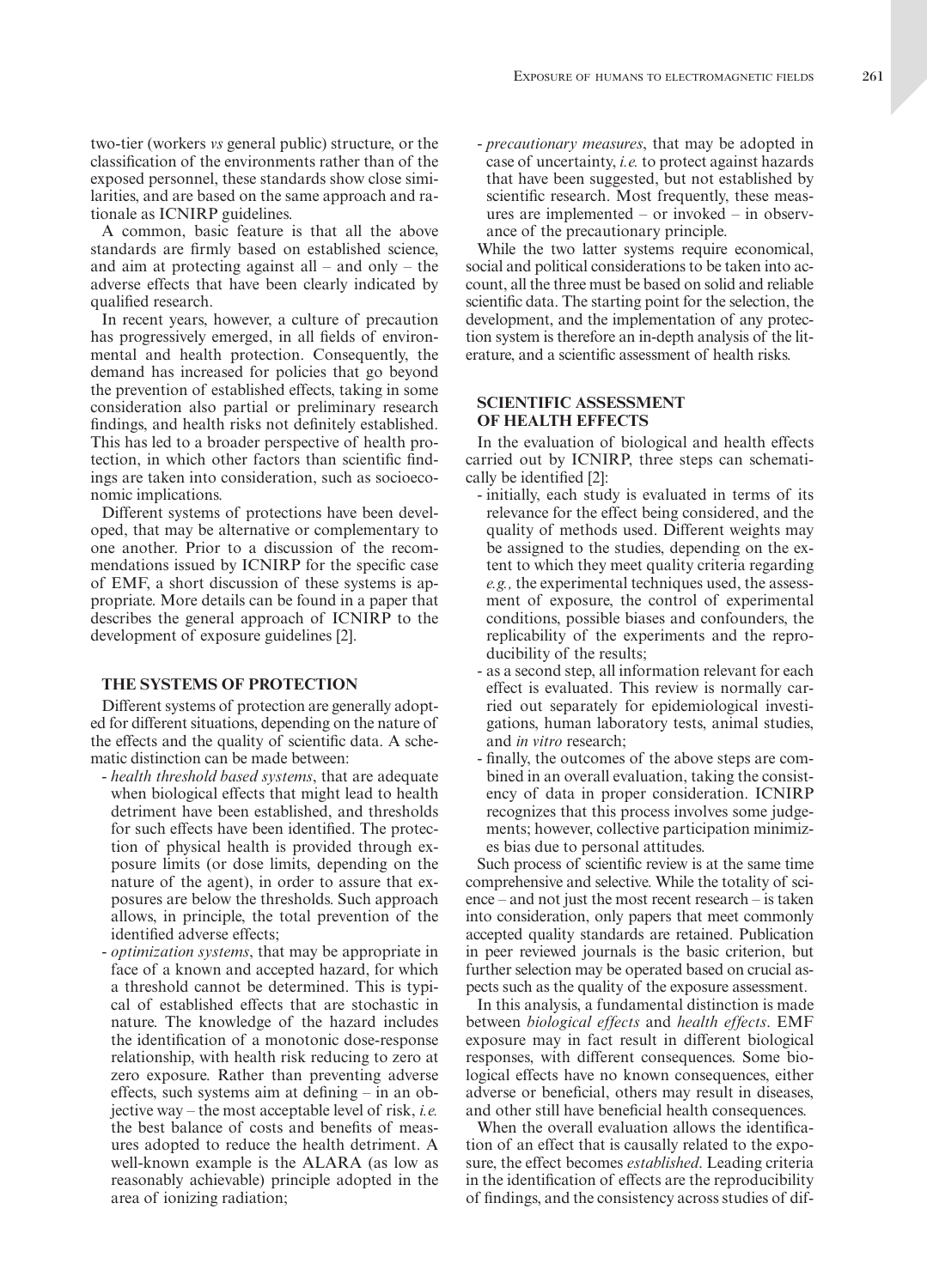ferent nature (*e.g.*, data from laboratory research *in vitro* and *in vivo* that may give biological plausibility to a causal interpretation of statistical correlations indicated by epidemiology).

In general, biological effects without any identified adverse health consequences do not form a basis for limiting exposure. However, effects that might plausibly result in health hazards can be taken into account in the definition of basic restrictions.

The established effects shall be quantitatively related to the exposure. However, the entity of a given effect not only depends on the external field level, but also on the coupling of the field with the exposed body, or selected body organs. The quantitative relationship by which the external exposure affects a biologically effective parameter of the target tissue is unique to a single exposure condition. Therefore, effects are better described by quantities that reflect the efficacy by which the external exposure causes a certain biological effect. These are termed *biologically effective quantities*, or *dosimetric quantities*.

Different dosimetric quantities have been identified as appropriate for different interaction mechanisms and biological effects, and are listed in *Table 1*.

In general – but not always – these quantities are internal to the body and therefore cannot be directly measured. A correspondence shall therefore be established between biologically effective quantities and external fields, taking exposure conditions in due account. This is accomplished through theoretical and experimental modelling techniques that constitute what is called *dosimetry*, in analogy with toxicology and ionizing radiation.

By means of biologically effective quantities, established adverse effects can generally be ranked according to the exposure level at which each effect becomes relevant. The effect that is relevant at the lowest level of exposure is called the *critical effect*, and is the criterion for the definition of exposure limits. The limitation of exposure to levels below the threshold for the critical effect provides, *a fortiori*, protection against any other established adverse effect.

It should be noted that in this process the different sensitivities, and ability to tolerate EMF, of different groups of the population are taken into account. The critical effect is selected with special consideration to categories that might exhibit lower tolerance, including children, the elderly, and some chronically ill people. The guidelines are therefore adequate to protect all the population groups, to the extent to which the corresponding scientific knowledge is adequate.

#### **INTERACTION MECHANISMS**

As indicated in *Table 1*, different interaction mechanisms have been established depending on the nature of the field, and on the frequency. These mechanisms are discussed in detail in various scientific reviews, including WHO's Environmental Criteria Documents [3-5], and ICNIRP monographs [6].

Two basic mechanisms are relevant in the low- and the high-frequency region of the spectrum, respectively. Time-varying electric and magnetic fields of frequency up to about 10 MHz induce electric fields and currents inside the body. Such currents and fields

| <b>EMF</b> spectral region                        | <b>Relevant mechanism</b><br>of interaction                                                       | <b>Adverse effect</b>                                                             | <b>Biologically effective</b><br>physical quantity   | <b>External exposure,</b><br>reference level                             |
|---------------------------------------------------|---------------------------------------------------------------------------------------------------|-----------------------------------------------------------------------------------|------------------------------------------------------|--------------------------------------------------------------------------|
| Time-varying electric fields<br>(up to 10 $MHz$ ) | Surface electric charges                                                                          | Annoyance from surface<br>effects, electric shock and<br>burn                     | External electric field<br>strength                  | Electric field strength                                                  |
|                                                   | Induction of internal electric<br>fields and currents                                             | Stimulation of nerve and<br>muscle cells; effects on<br>nervous system functions  | Tissue electric field<br>strength or current density | Electric field strength                                                  |
| Time-varying magnetic<br>fields (up to 10 MHz)    | Induction of internal electric<br>fields and currents                                             | Stimulation of nerve and<br>muscle cells; effects on<br>nervous systems functions | Tissue electric field<br>strength or current density | Magnetic flux density                                                    |
|                                                   | Induction of internal<br>electric fields and currents;<br>absorption of energy within<br>the body | Excessive heating, electric<br>shock and burn                                     | Specific energy absorption<br>rate                   | Electric field strength;<br>magnetic field<br>strength; power<br>density |
| Electromagnetic fields (100<br>kHz to 300 GHz)    | $>$ 10 GHz: Surface absorption<br>of energy                                                       | <b>Excessive surface heating</b>                                                  | Power density                                        | Power density                                                            |
|                                                   | Pulses $<$ 30 µs,<br>300 MHz to 3GHz.<br>thermoacoustic wave<br>propagation                       | Annoyance from microwave<br>hearing effect                                        | Specific energy absorption                           | Peak power density                                                       |

**Table 1** | *Relevant mechanisms of interaction, adverse effects, biologically effective physical quantities and reference levels for different parts of the EMF spectrum*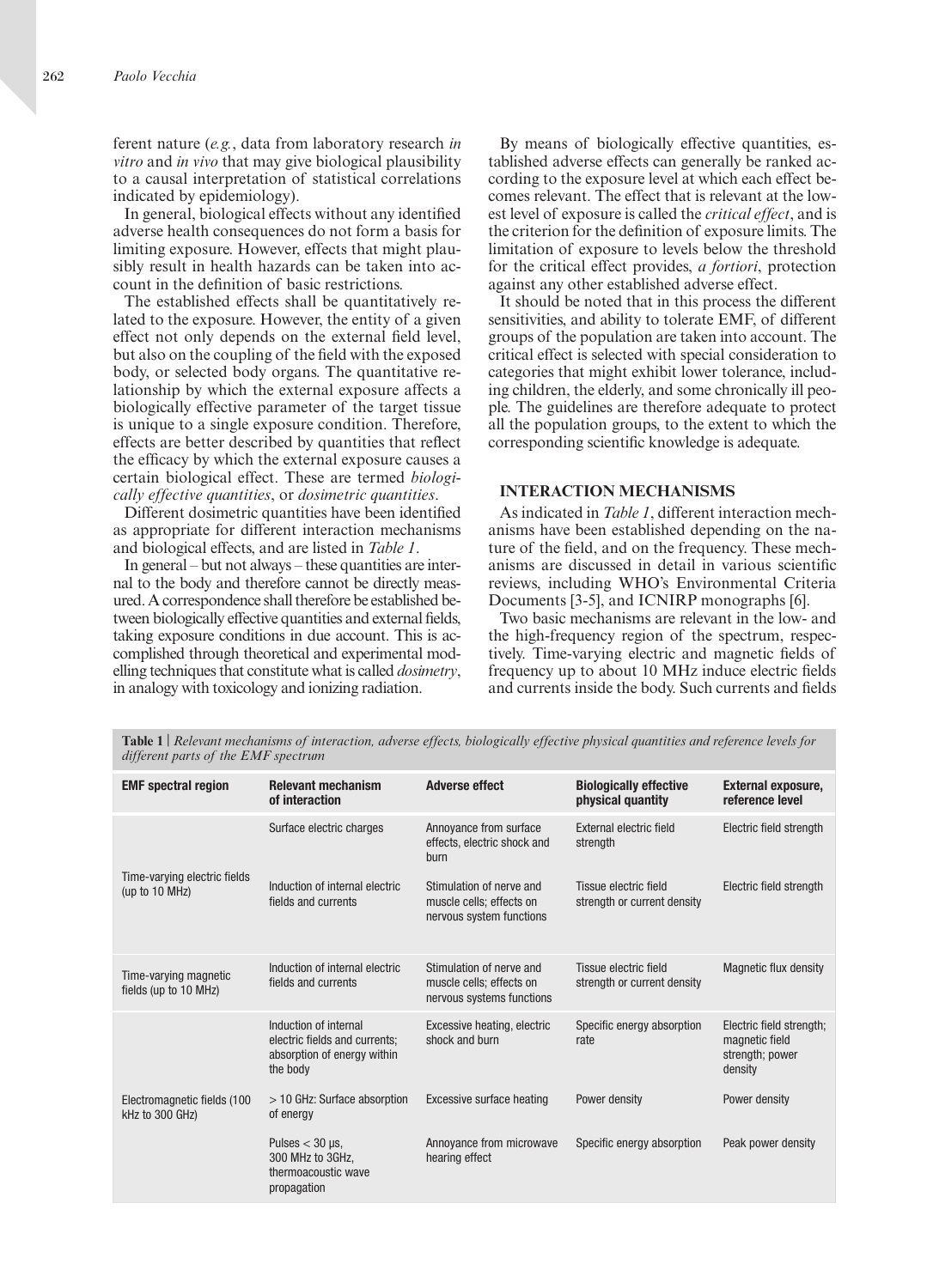| <b>Exposure</b><br>characteristics | <b>Frequency range</b>                                                               | <b>Current density for</b><br>head and trunk<br>$(mA m-2)(rms)$ | <b>Whole-body</b><br>average SAR<br>$(W kg-1)$ | <b>Localized SAR</b><br>(head and trunk)<br>$(W kg-1)$ | <b>Localized SAR</b><br>(limbs)<br>$(W kg-1)$ |
|------------------------------------|--------------------------------------------------------------------------------------|-----------------------------------------------------------------|------------------------------------------------|--------------------------------------------------------|-----------------------------------------------|
| Occupational<br>exposure           | up to 1 Hz<br>$1-4$ Hz<br>4 Hz-1 kHz<br>1-100 kHz<br>100 kHz-10 MHz<br>10 MHz-10 GHz | 40<br>40/f<br>10<br>f/100<br>f/100                              | 0.4<br>0.4                                     | 10<br>10                                               | 20<br>20                                      |
| General public<br>exposure         | up to 1 Hz<br>$1-4$ Hz<br>4 Hz-1 kHz<br>1-100 kHz<br>100 kHz-10 MHz<br>10 MHz-10 GHz | 8<br>8/f<br>$\overline{2}$<br>f/500<br>f/500                    | 0.08<br>0.08                                   | $\overline{2}$<br>$\overline{2}$                       | 4<br>4                                        |

**Table 2** | *Basic restrictions for time varying electric and magnetic fields for frequencies up to 10 GHz*

*1. f is the frequency in hertz.*

*2. Because of electrical inhomogeneity of the body, current densities should be averaged over a cross-section of 1 cm2 perpendicular to the current direction.*

*3. For frequencies up to 100 kHz, peak current density values can be obtained by multiplying the rms value by √2 (~1.414). For pulses of duration*  $t$ *<sub>p</sub> the equivalent frequency to apply in the basic restrictions should be calculated as*  $f = I/(2t_p)$ .

*4. For frequencies up to 100 kHz and for pulsed magnetic fields, the maximum current density associated with the pulses can be calculated from the rise/fall times and the maximum rate of change of magnetic flux density. The induced current density can then be compared with the appropriate basic restriction.*

*5. All SAR values are to be averaged over any 6-minute period.*

*6. Localized SAR averaging mass is any 10 g of contiguous tissue; the maximum SAR so obtained should be the value used for the estimation of exposure.*

*7. For pulses of duration*  $t_{\rm s}$  *the equivalent frequency to apply in the basic restrictions should be calculated as*  $f = 1/(2t_{\rm s})$ *. Additionally, for pulsed exposures, in particular particular c<sub>p</sub>* in equivalently requency to apply in the basic restrictions should be calculated as  $Y = \frac{1}{2} \left( \frac{1}{2} \epsilon_p \right)$ . The model is the prequency range 0.3 to 10 GHz and for localized exposure of the *additional basic restriction is recommended. This is that the SA should not exceed 10 mJ kg-1 for workers and 2 mJ kg-1 for the general public averaged over 10 g tissue.*

cause stimulation of electrically excitable tissues, such as nerves and muscles. The appropriate dosimetric quantities for these phenomena are the induced current density and the internal electric field; while present basic restrictions recommended by ICNIRP are based on the first, it has the recently been suggested that the internally induced electric fields are more closely related to several biological effects.

At frequencies above 100 MHz, a different mechanism becomes increasingly important, namely the absorption of electromagnetic energy and its dissipation in tissues as heating. This absorption results in an increase of body temperature, either general or local. The associated biological effects are related to the temperature increase rather than to EMF *per se,* and for this reason are indicated as *thermal effects.* The appropriate biologically effective quantity is the specific absorption rate (SAR), measured in watts per kilogram (W/kg). However, at frequencies above 10 GHz, the energy absorption is limited to superficial body tissues, and the interaction is better represented by the power density of the electromagnetic wave impinging on the body (measured in watts per square meter).

In the frequency region between 100 kHz and 10 MHz, stimulation and thermal effects co-exist, with their relative importance gradually shifting from the former to the latter as the frequency increases.

In the radio frequency (RF) region, the efficacy of EMF coupling with the human body – and therefore SAR, varies with frequency, showing a typical resonance behaviour. The resonance frequency, where the absorption rate is maximum, basically depends on body size, and posture.

## **BASIC RESTRICTIONS AND REFERENCE LEVELS**

A distinctive feature of the ICNIRP guidelines – as well as of other international standards – is the twolevel structure. As already mentioned, the biological and health effects depend on several parameters that characterize exposure. *Basic restrictions* are defined in terms of the appropriate biologically effective quantities, and are set below the threshold for the appropriate critical effects. Due to practical difficulties in measuring or calculating some biologically effective quantities, from basic restrictions *reference levels* are derived, that are expressed in terms of a directly measurable parameter of the external exposure. The correspondence is established through dosimetric techniques, either experimental (based on physical phantoms) or computational (based on numerical models of the whole body or specific organs).

Such procedure makes the guidelines practical and flexible. While the basic restrictions are closely related to the biological mechanisms, the reference levels are easier to evaluate and to relate to the emission levels of different sources.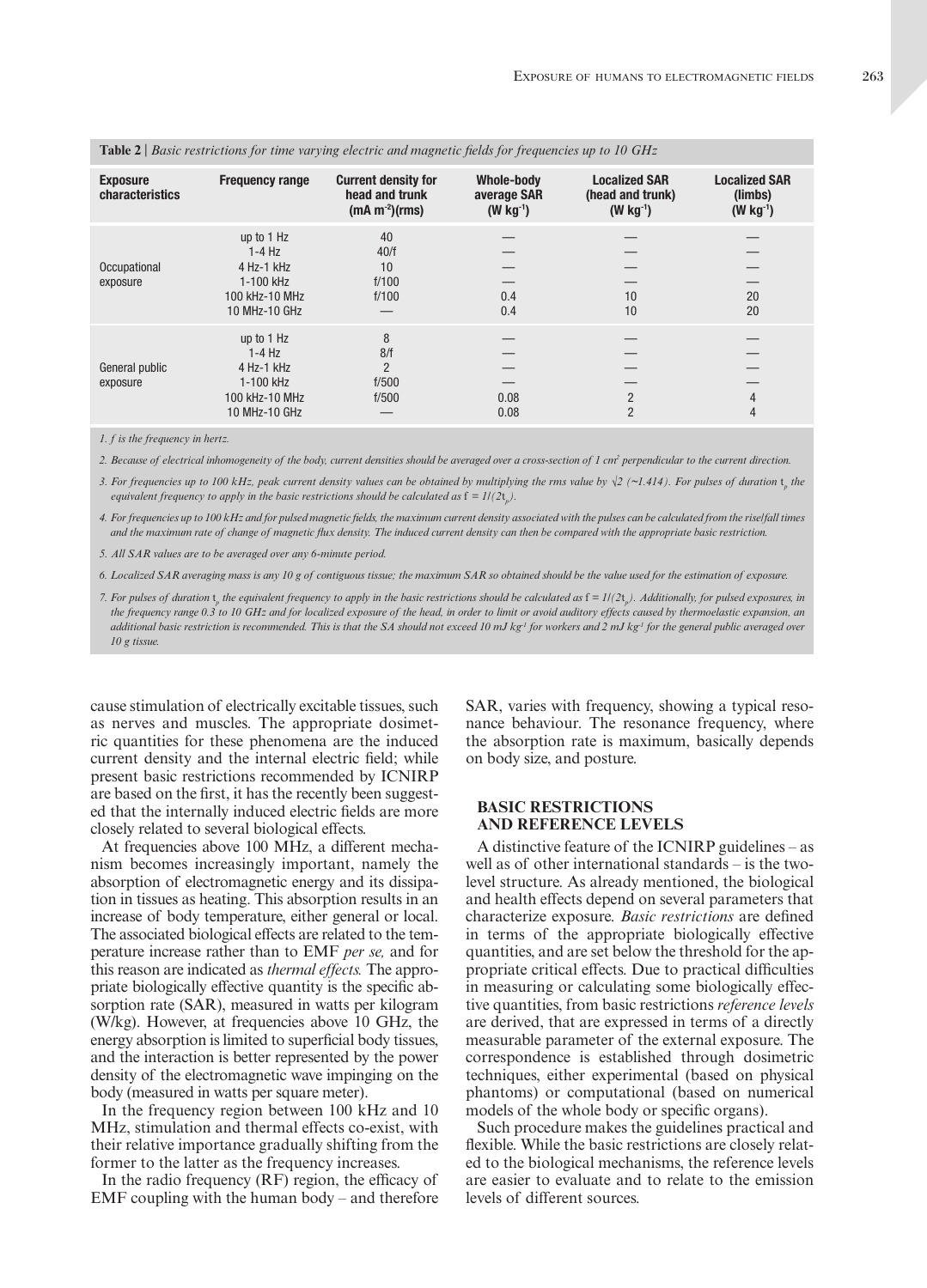| Table $3$   Basic restrictions for power density in the frequency<br>range $10-300$ GHz |                             |  |  |
|-----------------------------------------------------------------------------------------|-----------------------------|--|--|
| <b>Exposure characteristics</b>                                                         | Power density (W $m^{-2}$ ) |  |  |
| Occupational exposure<br>General public                                                 | 50<br>10                    |  |  |

*1. Power densities are to be averaged over any 20 cm2 of exposed area and any 68/*f *1.05-minute period (where f is in GHz) to compensate for progressively shorter penetration depth as the frequency increases.*

2. Spatial maximum power densities, averaged over 1 cm<sup>2</sup> should not *exceed 20 times the values above.*

The strategy is also conservative. The use of reference levels assures in fact compliance with the basic restrictions, since the relationships between them have been developed under worst-case hypotheses, *i.e.* for conditions of maximum coupling between the external fields and the exposed person. On the other hand, exceeding the reference levels does not necessarily imply that basic restrictions are exceeded; whether this occurs or not should be ascertained through a more detailed investigation.

Both basic restrictions and reference values are affected by uncertainties, due to the intrinsic variability of biological data, experimental errors, uncertainties in the extrapolation of animal data to humans, limitation in dosimetry, biases and confounders. Reduction factors are therefore conservatively introduced, whose magnitude varies depending on the degree of incertitude.

To avoid possible misunderstandings, it shall be clarified that reduction factors are not intended to compensate for gaps in knowledge. In effect, their use as a precautionary measure to account for uncertainty in science has been criticized as inappropriate by standard-setting bodies and health protection agencies. WHO, for example, notes that *"science-based exposure limits should not be undermined by the adoption of arbitrary cautionary approaches. That would occur, for example, if limit values were lowered to levels that bear no relationship to the established hazards or have inappropriate arbitrary adjustments to the limit values to account for the extent of scientific uncertainty"* [7].

Basic restrictions recommended by ICNIRP are listed in *Table 2* and *Table 3*, for frequencies below and above 10 GHz, respectively.

Reference levels for occupational exposure and for general public exposure are listed in *Table 4* and *Table 5*, respectively. The frequency behaviour reflects the different coupling efficiency at different frequencies.

### **INDIRECT EFFECTS**

Besides direct action on biological tissues and physiological functions, two indirect coupling mechanisms of electromagnetic fields exist, that may have an adverse impact on human health.

If a contact occurs either between an individual electrically connected to ground and an ungrounded metal object that has been charged by the external fields, or between a charged individual and a ground-

| <b>Frequency range</b> | E-field strength<br>$(V m^{-1})$ | <b>H-field strength</b><br>$(A m^{-1})$ | <b>B-field</b><br>$(\mu T)$ | Equivalent plane wave<br>power density S <sub>eq</sub><br>$(W m^{-2})$ |
|------------------------|----------------------------------|-----------------------------------------|-----------------------------|------------------------------------------------------------------------|
| up to 1 Hz             |                                  | $1.63 \times 10^{5}$                    | 2 x 105                     |                                                                        |
| $1-8$ Hz               | 20 000                           | 1.63 x 105/f <sup>2</sup>               | 1.63 x 105/f <sup>2</sup>   | —                                                                      |
| $8-25$ Hz              | 20 000                           | $2 \times 104/f$                        | $2.5 \times 104/f$          |                                                                        |
| 0.025-0.82 kHz         | 500/f                            | 20/f                                    | 25/f                        | __                                                                     |
| 0.82-65 kHz            | 610                              | 24.4                                    | 30.7                        | —                                                                      |
| $0.065 - 1$ MHz        | 610                              | 1.6/f                                   | 2.0/f                       |                                                                        |
| 1-10 MHz               | 610/f                            | 1.6/f                                   | 2.0/f                       | __                                                                     |
| 10-400 MHz             | 61                               | 0.16                                    | 0.2                         | 10                                                                     |
| 400-2000 MHz           | 3f1/2                            | $0.008f^{1/2}$                          | $0.01f^{1/2}$               | f/40                                                                   |
| 2-300 GHz              | 137                              | 0.36                                    | 0.45                        | 50                                                                     |

**Table 4** | *Reference levels for occupational exposure to time-varying electric and magnetic fields (unperturbed rms values)*

*1. f as indicated in the frequency range column.*

*2. Provided that basic restrictions are met and adverse indirect effects can be excluded, field strength values can be exceeded.*

3. For frequencies between 100 kHz and 10 GHz, S<sub>eq</sub>, E<sup>2</sup>, H<sup>2</sup>, and B<sup>2</sup> are to be averaged over any 6-minute period.

*4. For peak values at frequencies up to100 kHz see* Table 2*, note* 3*.*

*5. Between 100 kHz and 10 MHz, peak values for the field strengths are obtained by interpolation from the 1.5-fold peak at 100 kHz to the 32-fold peak at 10 MHz. For frequencies exceeding 10 MHz it is suggested that the peak equivalent plane wave power density, as averaged over the pulse width, does not exceed 1000 times the S<sub>eq</sub> restrictions, or that the field strength does not exceed 32 times the field strength exposure levels given in the Table.* 

6. For frequencies exceeding 10 GHz, S<sub>eq</sub>, E<sup>2</sup>, H<sup>2</sup>, and B<sup>2</sup> are to be averaged over any 68/f<sup>1.05</sup>-minute period (f in GHz).

*7. No E-field value is provided for frequencies <1 Hz, which are effectively static electric fields.*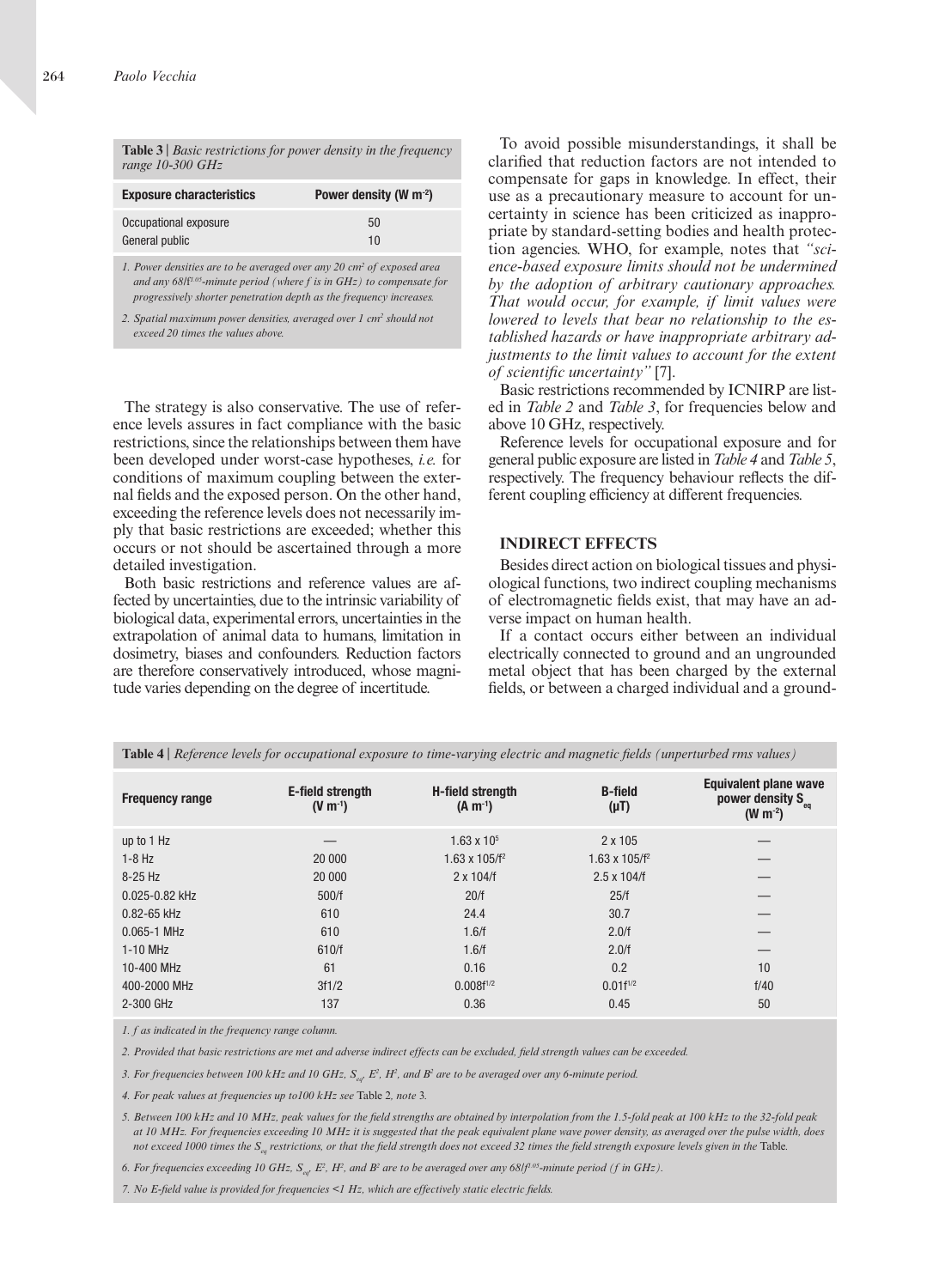| <b>Frequency range</b> | E-field strength<br>$(V m^{-1})$ | <b>H-field strength</b><br>$(A m^{-1})$ | <b>B-field</b><br>$(\mu T)$ | <b>Equivalent plane wave</b><br>power density $S_{eq}$ (W m <sup>-2</sup> ) |
|------------------------|----------------------------------|-----------------------------------------|-----------------------------|-----------------------------------------------------------------------------|
| up to 1 Hz             |                                  | $3.2 \times 104$                        | 4 x 104                     |                                                                             |
| $1-8$ Hz               | 10 000                           | $3.2 \times 104/f^2$                    | $4 \times 104/f^2$          |                                                                             |
| $8-25$ Hz              | 10 000                           | 4000/f                                  | 5 000/f                     |                                                                             |
| $0.025 - 0.8$ kHz      | 250/f                            | 4/f                                     | 5/f                         |                                                                             |
| $0.8 - 3$ kHz          | 250/f                            | 5                                       | 6.25                        |                                                                             |
| 3-150 kHz              | 87                               | 5                                       | 6.25                        |                                                                             |
| $0.15 - 1$ MHz         | 87                               | 0.73/f                                  | 0.92/f                      |                                                                             |
| $1-10$ MHz             | 87/f1/2                          | 0.73/f                                  | 0.92/f                      |                                                                             |
| 10-400 MHz             | 28                               | 0.073                                   | 0.092                       | $\mathfrak{p}$                                                              |
| 400-2000 MHz           | $1375/f^{1/2}$                   | $0.0037/f^{1/2}$                        | $0.0046/f^{1/2}$            | f/200                                                                       |
| 2-300 GHz              | 61                               | 0.16                                    | 0.20                        | 10                                                                          |
|                        |                                  |                                         |                             |                                                                             |

| Table 5   Reference levels for general public exposure to time-varying electric and magnetic fields (unperturbed rms values) |  |  |  |
|------------------------------------------------------------------------------------------------------------------------------|--|--|--|
|------------------------------------------------------------------------------------------------------------------------------|--|--|--|

*1. f as indicated in the frequency range column.*

*2. Provided that basic restrictions are met and adverse indirect effects can be excluded, field strength values can be exceeded.*

3. For frequencies between 100 kHz and 10 GHz, S<sub>eq</sub>, E<sup>2</sup>, H<sup>2</sup>, and B<sup>2</sup> are to be averaged over any 6-minute period.

*4. For peak values at frequencies up to100 kHz see* Table 2*, note* 3*.*

*5. Between 100 kHz and 10 MHz, peak values for the field strengths are obtained by interpolation from the 1.5-fold peak at 100 kHz to the 32-fold peak at 10 MHz. For frequencies exceeding 10 MHz it is suggested that the peak equivalent plane wave power density, as averaged over the pulse width, does not exceed 1000 times the* S<sub>qq</sub> restrictions, or that the field strength does not exceed 32 times the field strength exposure levels given in the Table.

*6. For frequencies exceeding 10 GHz, Seq, E2 , H2 , and B2 are to be averaged over any 68/f1.05-minute period (f in GHz).*

*7. No E-field value is provided for frequencies <1 Hz, which are effectively static electric fields.* 

ed metal object, a contact current flows through the body. The resulting biological response varies from perception to painful shocks and burns. Taking into account the different sensitivities of different population groups (men, women, and children), and conservatively assuming as the criterion the lowest perception thresholds, reference levels on contact currents have also been provided. The reader is referred to the text of guidelines for further details.

The second indirect coupling mechanism is related to electromagnetic interference with medical devices worn by, or implanted in, an individual. Such interference, with possible malfunctioning of the devices, may occur at exposure levels lower that the recommended guidelines. However, ICNIRP considers that this issues can be best dealt with by technical bodies that are responsible for electromagnetic compatibility standards.

## **PRECAUTIONARY POLICIES**

While only acute effects have been scientifically established, the possibility of long-term adverse consequences of chronic exposure below the thresholds for acute effects cannot be dismissed, and extremely low frequency (ELF) magnetic fields have been classified by IARC as "possibly carcinogenic to humans" (group 2B) [8]. In order to prevent or reduce these risks, though hypothetical, some national governments or local authorities have adopted measures that replace or complement science-based exposure limits. In general, the *precautionary principle* is invoked to this purpose.

In spite of its popularity, the principle is not well defined, and is variously interpreted. In addition, a possible conflict between science and the principle has been outlined [9]. An important clarification was provided by the European Commission (EC) [10]; it stressed that a basic condition for the principle to be invoked is that a potentially serious health hazard had been identified and scientifically evaluated. Therefore, science should be the fundamental basis – though not the unique one – for the adoption of precautionary policies.

Other criteria are indicated by EC for the correct application of the principle. The selected measures should be *inter alia*:

- tailored to the chosen level of protection;
- non-discriminatory, *i.e.,* comparable situations should be treated in a similar way;
- comparable to measures already taken in equivalent areas;
- based on an examination of the potential benefits and costs;
- provisional, *i.e.,* subject to review in the light of new scientific data.

Examining in this respect the case of EMF, WHO considers that *"[…] a cautionary policy for EMF should be adopted only with great care and deliberation. The requirements for such a policy as outlined by the European Commission do not appear to be met in the case of either power or radio frequency EMF"* [5].

This position is consistent with the evaluation of both IARC and ICNIRP. The classification of ELF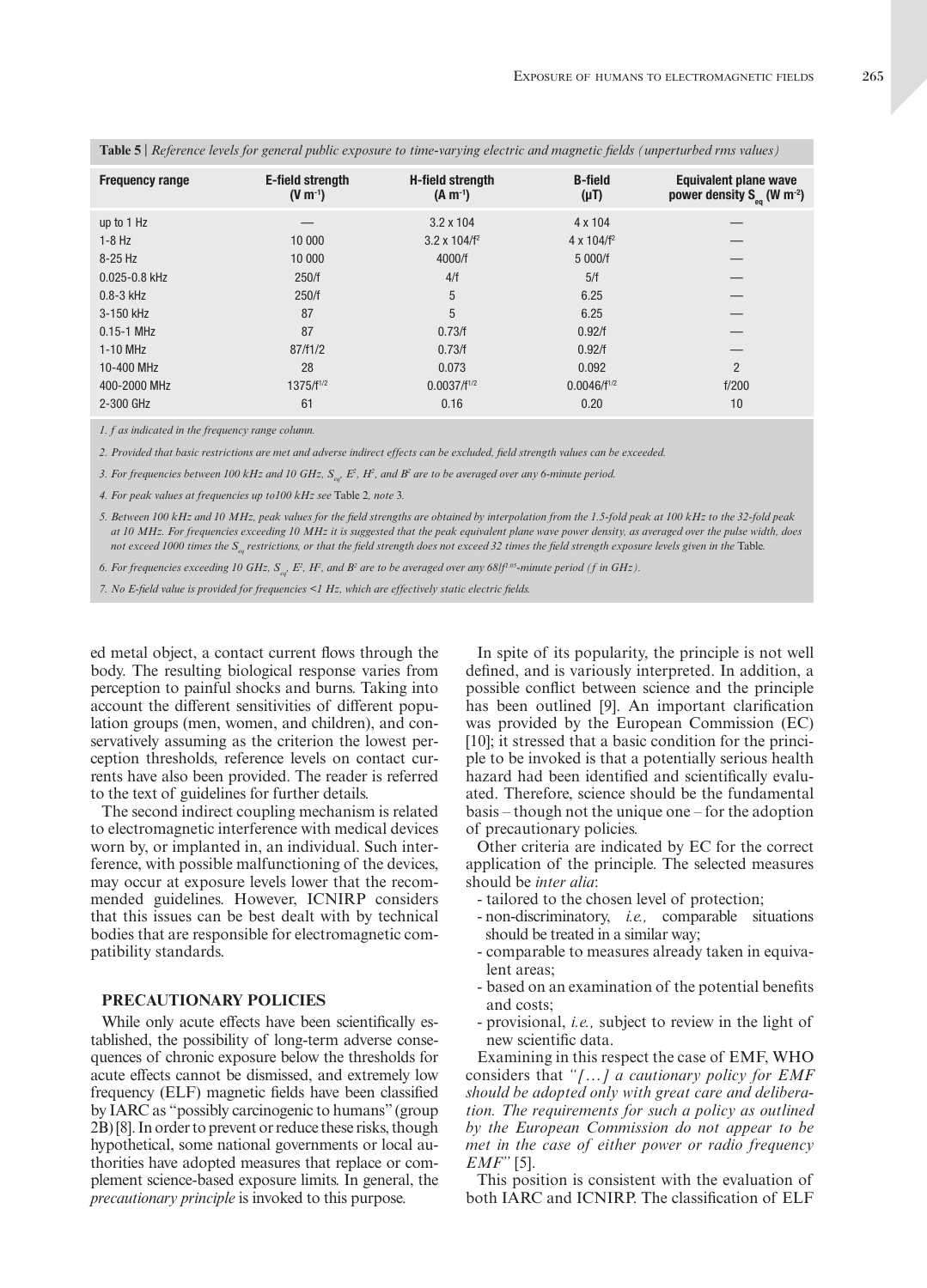magnetic fields in the Group 2B is in fact based on a limited evidence of carcinogenicity in humans, and an inadequate evidence of carcinogenicity in animals. ICNIRP, on its side, considers that, in the absence of support from laboratory studies, the epidemiological data are insufficient to allow an exposure guideline to be established for these fields.

The evidence of carcinogenicity is even less convincing for RF EMF: though limited, epidemiological studies are largely negative, as are most of laboratory studies. In the scientific rationale of its guidelines of 1998, ICNIRP noted that the studies available at the date had yielded no convincing evidence that typical exposure levels led to adverse reproductive outcomes or to an increased cancer risk in exposed individuals. The epidemiological findings appeared consistent with the results of laboratory research on cellular and animal models, that showed neither teratogenic nor carcinogenic effects of exposure to athermal levels of RF EMF.

Findings published after the guidelines were issued did not change the overall pattern. Thus, there seems not to be a need to modify the present guidelines to account for the risk of cancer or other long-term adverse effects not scientifically established.

The inapplicability of the precautionary principle does not necessarily mean disregarding any precaution. On the contrary, WHO recommends that in the presence of scientific incertitude (that is unavoidable in principle) any political decision be taken in the context of a *precautionary framework*, where besides scientific evidence of risk, also social and economic factors are taken into account, including public sensitivities.

In this context, health risks of EMF should be put in an appropriate perspective, comparing them with other risks. It is worth to note, for example, that EMF have received only limited attention in comprehensive reviews on cancer and on children's health, carried out by IARC [11] and by the European Regional Office of WHO [12], respectively.

## **FUTURE DEVELOPMENTS OF THE ICNIRP GUIDELINES**

The development of safety guidelines is a dynamic process, that evolves with the progress of knowledge. ICNIRP continuously checks the validity of its recommendations by monitoring both the advancement of research on biological and health effects of electromagnetic fields, and the development of emerging technologies that may involve the introduction of new sources and new modalities of exposure. While there seems not to be an urgent need to change basic restrictions and reference levels, an update of the scientific rationale that includes the most recent research findings is appropriate. ICNIRP is in the process of revising its recommendations for the whole frequency range covered by the present guidelines, *i.e.* from 0 Hz to 300 GHz. Such activ-

ity is coordinated with other international bodies, in particular with WHO and IARC. The three organizations have established tight links, in order to avoid redundant activities and to create the most effective synergies.

A specific sequence of actions has been established in order to provide to authorities, workers, and the public the best possible advice on all health issues related to EMF. On commitment by WHO, ICNIRP carries out a comprehensive review of the scientific literature concerning exposure assessment and dosimetry, biological effects, and epidemiology. On its side, IARC evaluates the available data regarding a possible role of EMF in the development of cancer, with the final goal of classifying the different types of electromagnetic fields on the basis of their carcinogenic power. Using the conclusions of ICNIRP and IARC as input, WHO globally evaluates any possible health risk of EMF exposure, and publishes its review as an Environmental Health Criteria (EHC) document. Finally, ICNIRP revises and updates its guidelines as appropriate.

For low-frequency fields (up to 100 kHz), the IARC monograph was published in 2002 [8], and ICNIRP published its review in 2003 [6]. The EHC document, presently in press, is available online at WHO's website [13]. A revision of ICNIRP guidelines based on this risk assessment is in progress.

The process is necessarily longer for RF fields (100 kHz-300 GHz). An international epidemiological study on mobile phone users is in fact in progress, that is expected to provide important information on a possible association between RF fields and cancer, in particular brain tumours. Only after completion of this study, IARC will convene the expert group for the classification of RF fields with respect to human carcinogenicity. Further steps of risk assessment by WHO and revision of guidelines by ICNIRP will follow, and the whole process will probably take a few years.

## **CONCLUSIONS**

Comprehensive systems of protection have been developed at the international level, and adopted in a large number of countries. They are conservative, flexible, and based on solid science, so providing adequate protection against all known health effects of EMF.

In response to the concerns of the public, and given some uncertainties that still exist in some areas of scientific knowledge, consideration of precautionary measures could be warranted in some cases. A basic requirement is that these measures are adopted in such a way as not to undermine the credibility of the international standards, and consequently the trust in health authorities and in science.

Submitted on invitation. *Accepted* on 24 January 2007.